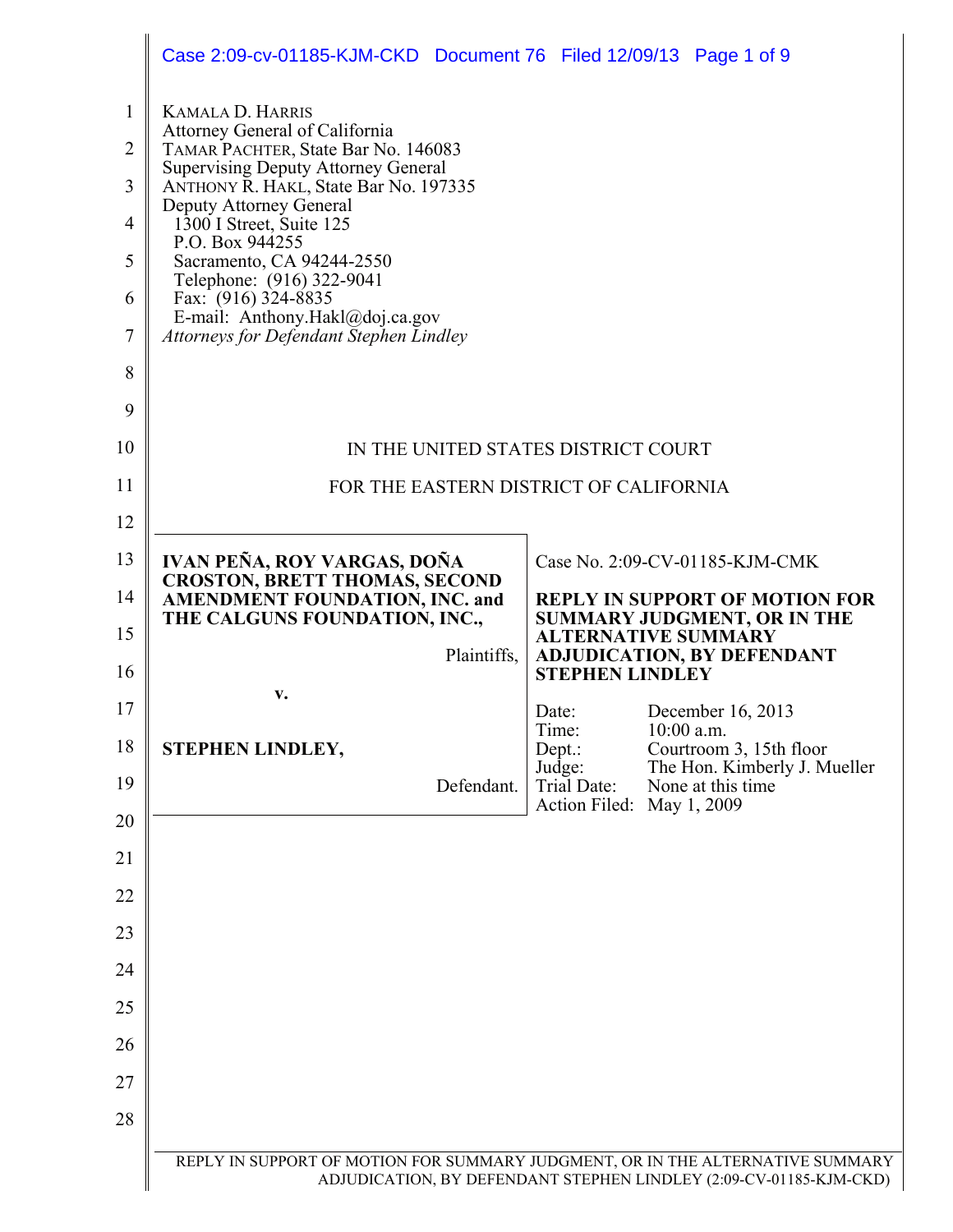|                |                | Case 2:09-cv-01185-KJM-CKD Document 76 Filed 12/09/13 Page 2 of 9                                                                                                    |  |
|----------------|----------------|----------------------------------------------------------------------------------------------------------------------------------------------------------------------|--|
| 1              |                | <b>TABLE OF CONTENTS</b>                                                                                                                                             |  |
| $\overline{2}$ |                | Page                                                                                                                                                                 |  |
| 3              |                |                                                                                                                                                                      |  |
| $\overline{4}$ |                |                                                                                                                                                                      |  |
| 5              | $\mathbf{I}$ . |                                                                                                                                                                      |  |
| 6              | II.            | The Unsafe Handgun Act does not burden the Second Amendment right,                                                                                                   |  |
| 7              | III.           |                                                                                                                                                                      |  |
| 8              | IV.            |                                                                                                                                                                      |  |
| 9              |                |                                                                                                                                                                      |  |
| 10             |                |                                                                                                                                                                      |  |
| 11             |                |                                                                                                                                                                      |  |
| 12             |                |                                                                                                                                                                      |  |
| 13             |                |                                                                                                                                                                      |  |
| 14             |                |                                                                                                                                                                      |  |
| 15             |                |                                                                                                                                                                      |  |
| 16             |                |                                                                                                                                                                      |  |
| 17             |                |                                                                                                                                                                      |  |
| 18             |                |                                                                                                                                                                      |  |
| 19             |                |                                                                                                                                                                      |  |
| 20             |                |                                                                                                                                                                      |  |
| 21             |                |                                                                                                                                                                      |  |
| 22             |                |                                                                                                                                                                      |  |
| 23             |                |                                                                                                                                                                      |  |
| 24             |                |                                                                                                                                                                      |  |
| 25             |                |                                                                                                                                                                      |  |
| 26             |                |                                                                                                                                                                      |  |
| 27             |                |                                                                                                                                                                      |  |
| 28             |                |                                                                                                                                                                      |  |
|                |                | $\mathbf{i}$<br>REPLY IN SUPPORT OF MOTION FOR SUMMARY JUDGMENT, OR IN THE ALTERNATIVE SUMMARY<br>ADJUDICATION, BY DEFENDANT STEPHEN LINDLEY (2:09-CV-01185-KJM-CKD) |  |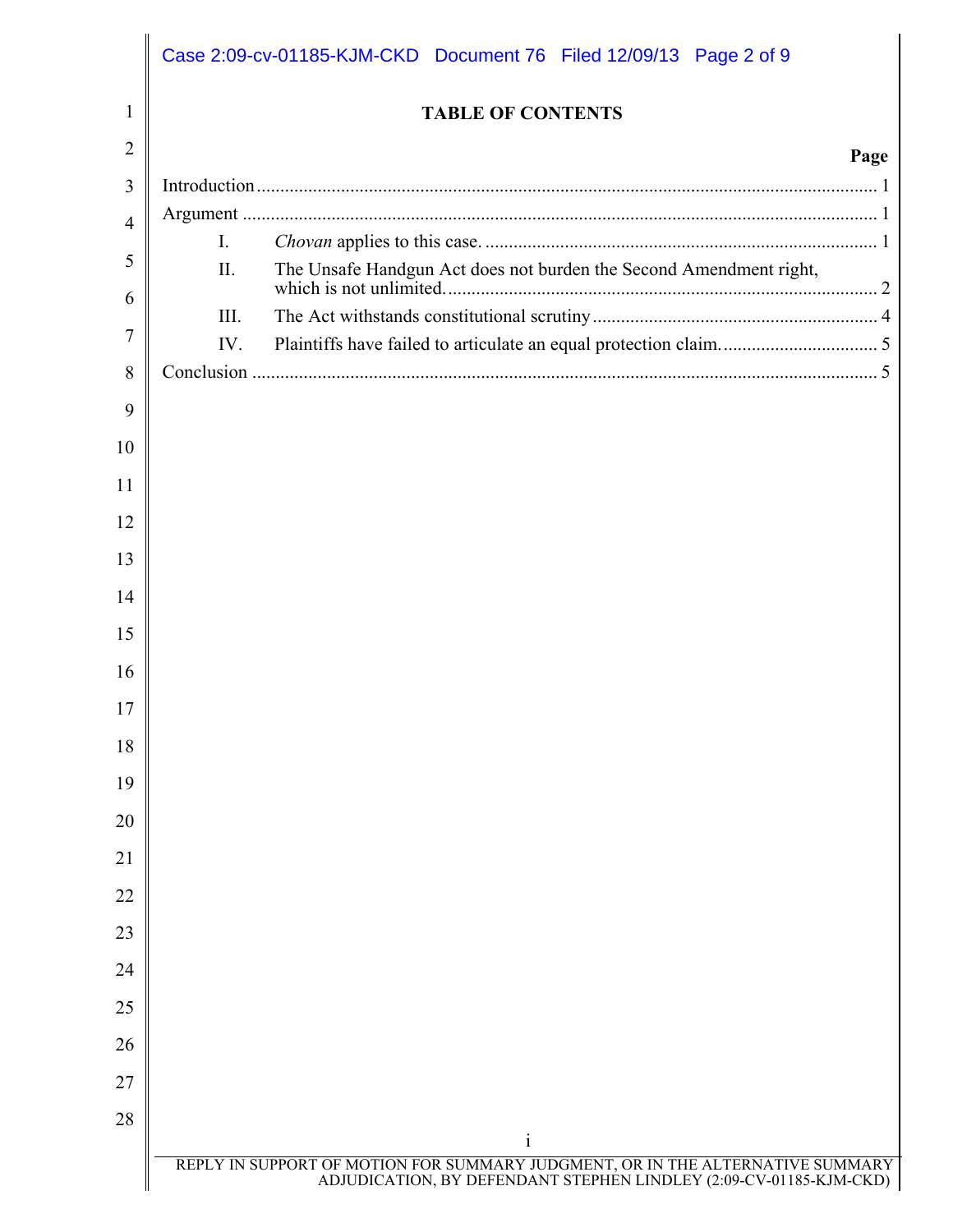|                | Case 2:09-cv-01185-KJM-CKD Document 76 Filed 12/09/13 Page 3 of 9                                                                                    |
|----------------|------------------------------------------------------------------------------------------------------------------------------------------------------|
| $\mathbf{1}$   | <b>TABLE OF AUTHORITIES</b>                                                                                                                          |
| $\overline{2}$ | Page                                                                                                                                                 |
| 3              | <b>CASES</b>                                                                                                                                         |
| 4              | City of Cleburne, Tex. v. Cleburne Living Center                                                                                                     |
| 5              |                                                                                                                                                      |
| 6              | District of Columbia v. Heller                                                                                                                       |
| $\overline{7}$ | Kachalsky v. Cacace                                                                                                                                  |
| 8              |                                                                                                                                                      |
| 9<br>10        | Nordlinger v. Hahn                                                                                                                                   |
| 11             | Osterweil v. Bartlett                                                                                                                                |
| 12<br>13       | Parker v. District of Columbia                                                                                                                       |
| 14<br>15       | Teixeira v. County of Alameda                                                                                                                        |
| 16             | United States v. Chovan<br>No. 11-50107, --- F.3d ---, 2013 WL 6050914 (9th Cir. Nov. 18, 2013)  1, 2, 4, 5                                          |
| 17<br>18       | United States v. Engstrum                                                                                                                            |
| 19<br>20       | United States v. Marzzarella                                                                                                                         |
| 21             | United States v. Miller                                                                                                                              |
| 22             | Williams v. State                                                                                                                                    |
| 23<br>24       |                                                                                                                                                      |
| 25             |                                                                                                                                                      |
| 26             |                                                                                                                                                      |
| 27             |                                                                                                                                                      |
| 28             |                                                                                                                                                      |
|                | $\overline{\mathbf{u}}$                                                                                                                              |
|                | REPLY IN SUPPORT OF MOTION FOR SUMMARY JUDGMENT, OR IN THE ALTERNATIVE SUMMARY<br>ADJUDICATION, BY DEFENDANT STEPHEN LINDLEY (2:09-CV-01185-KJM-CKD) |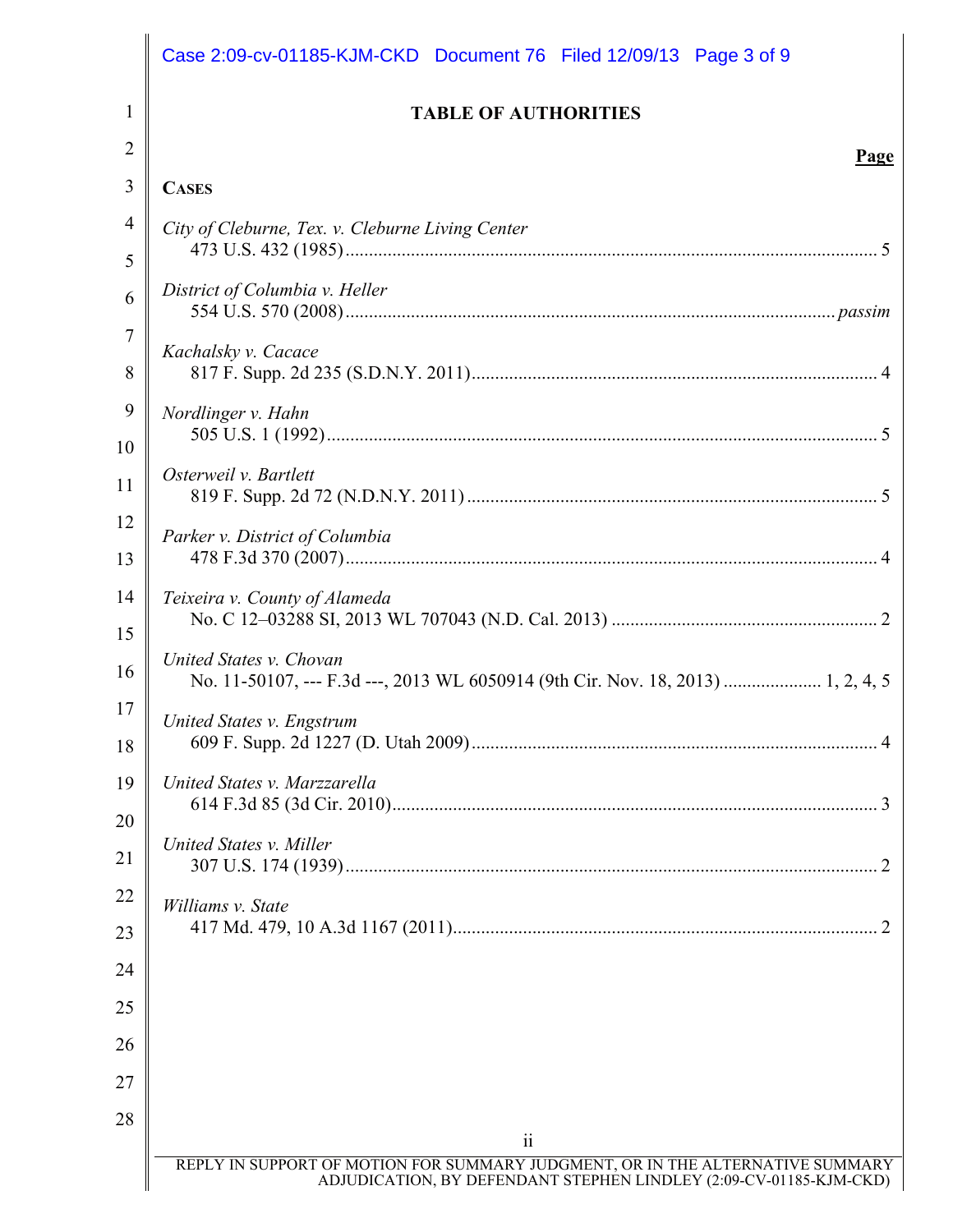|                                                                                            | <b>TABLE OF AUTHORITIES</b><br>(continued)<br>Page                                 |
|--------------------------------------------------------------------------------------------|------------------------------------------------------------------------------------|
|                                                                                            | <b>CONSTITUTIONAL PROVISIONS</b>                                                   |
|                                                                                            | <b>United States Constitution</b>                                                  |
|                                                                                            |                                                                                    |
|                                                                                            | <b>OTHER AUTHORITIES</b>                                                           |
|                                                                                            | James T. Dixon, On Lemon Squeezers and Locking Devices: Consumer Product Safety    |
|                                                                                            | Jonathan E. Lowy, Litigating Against Gun Manufacturers, 36 Trial 43 (Nov. 2000)  3 |
| 9<br>Vernick & Teret, New Courtroom Strategies Regarding Firearms: Tort Litigation Against |                                                                                    |
|                                                                                            | Firearm Manufacturers and Constitutional Challenges to Gun Laws, 36 Hous. L. Rev.  |
|                                                                                            |                                                                                    |
|                                                                                            |                                                                                    |
|                                                                                            |                                                                                    |
|                                                                                            |                                                                                    |
|                                                                                            |                                                                                    |
|                                                                                            |                                                                                    |
|                                                                                            |                                                                                    |
|                                                                                            |                                                                                    |
|                                                                                            |                                                                                    |
|                                                                                            |                                                                                    |
|                                                                                            |                                                                                    |
|                                                                                            |                                                                                    |
|                                                                                            |                                                                                    |
|                                                                                            |                                                                                    |
|                                                                                            |                                                                                    |
|                                                                                            |                                                                                    |
|                                                                                            |                                                                                    |
|                                                                                            | $\overline{\text{iii}}$                                                            |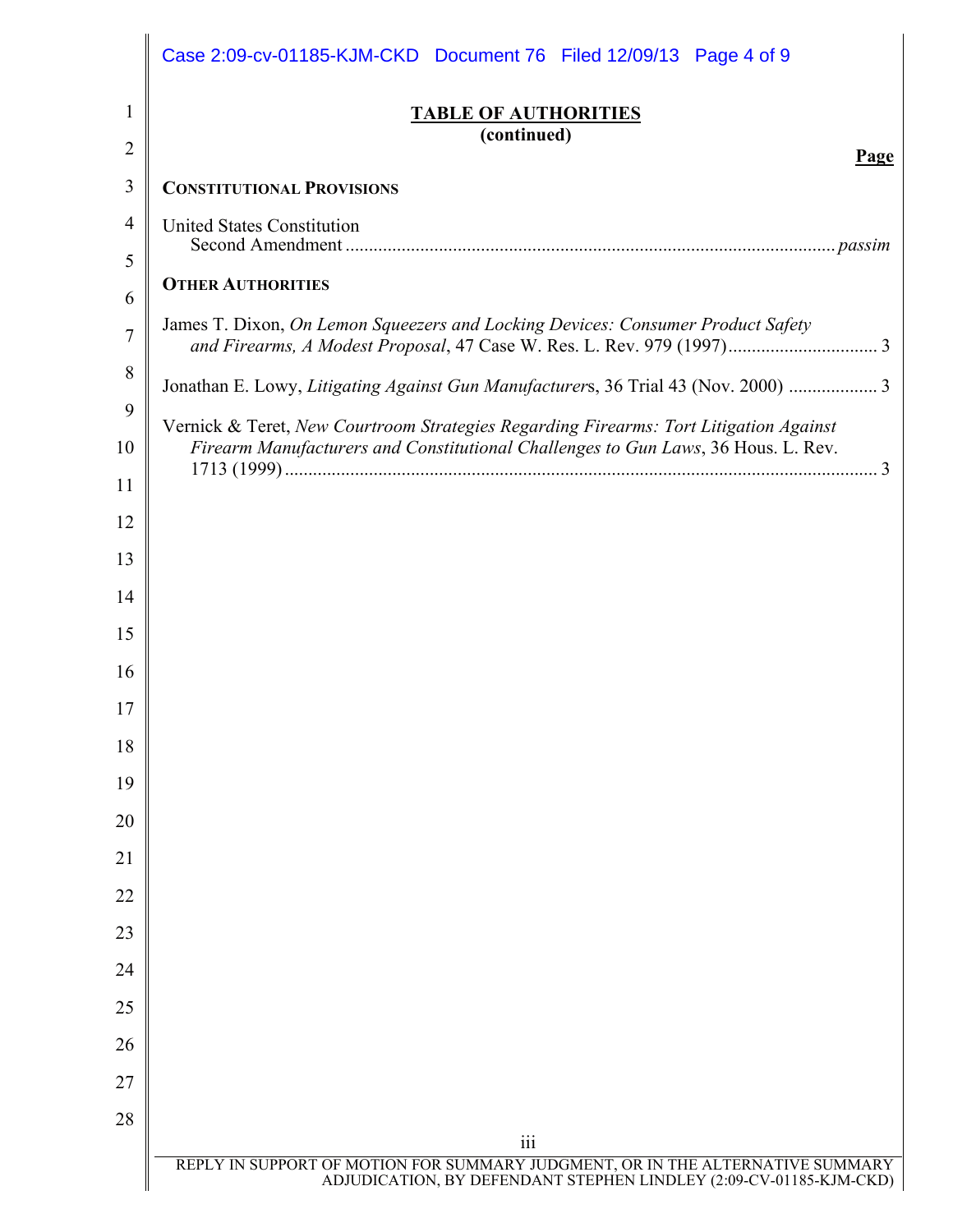**INTRODUCTION** 

| $\mathbf{1}$   | <b>INTRODUCTION</b>                                                                                         |
|----------------|-------------------------------------------------------------------------------------------------------------|
| $\overline{2}$ | Plaintiffs continue to argue that there is a handgun "ban" in California, and that the "ban" is             |
| 3              | unconstitutional under <i>District of Columbia v. Heller</i> , 554 U.S. 570 (2008). Plaintiffs' argument    |
| $\overline{4}$ | distorts <i>Heller</i> and the record before this Court. Plaintiffs' position is also inconsistent with the |
| 5              | Ninth Circuit's recent decision in <i>United States v. Chovan</i> , No. 11-50107, --- F.3d ---, 2013 WL     |
| 6              | 6050914 (9th Cir. Nov. 18, 2013).                                                                           |
| 7              | There is no merit to plaintiffs' Second Amendment and equal protection claims.                              |
| 8              | Accordingly, the Court should grant defendant Stephen Lindley's motion for summary judgment                 |
| 9              | in its entirety.                                                                                            |
| 10             | <b>ARGUMENT</b>                                                                                             |
| 11             | <b>CHOVAN APPLIES TO THIS CASE.</b><br>I.                                                                   |
| 12             | In their opposition brief, plaintiffs acknowledge the recent decision in <i>Chovan</i> , but attempt        |
| 13             | to minimize its significance by opining that the Ninth Circuit adopted the two-step inquiry therein         |
| 14             | only "for at least some Second Amendment cases." (Pls.' Mem. of P. & A. in Opp'n to Def.'s                  |
| 15             | Mot. for Summ. J ("Pls.' Opp'n") at 3.) Plaintiffs do not identify the category of Second                   |
| 16             | Amendment cases to which they contend <i>Chovan</i> does apply. Thus, plaintiffs suggest – but do           |
| 17             | not come right out and say – that this Court may ignore <i>Chovan</i> .                                     |
| 18             | This suggestion is misguided. As the only published decision by the Ninth Circuit                           |
| 19             | explaining how Second Amendment claims should be analyzed, <i>Chovan</i> governs here. The                  |
| 20             | majority opinion in <i>Chovan</i> instructs as much: "We join the Third, Fourth, Seventh, Tenth, and        |
| 21             | D.C. Circuits in holding that the two-step framework outlined above <i>applies to Second</i>                |
| 22             | Amendment challenges." Chovan, 2013 WL 6050914 at *8 (italics added). Explaining that the                   |
| 23             | case represents the Ninth Circuit's decision to apply a tiers of scrutiny analysis "to our Second           |
| 24             | Amendment jurisprudence" and "in Second Amendment cases," the concurring opinion also                       |
| 25             | shows that the Court of Appeals understood that it was adopting an analytical framework                     |
| 26             | generally applicable to Second Amendment challenges, rather than one applicable to just a subset            |
| 27             | of Second Amendment challenges. <i>Id.</i> at *15, 23 (Bea, J., concurring). This Court should adhere       |
| 28             | to Chovan.<br>1                                                                                             |
|                | V IN CUIDDOD'T OF MOTION FOD CULOMANDY HIDOMENT, OD IN THE ALTEDNATIVE CULOMANDY                            |

REPLY IN SUPPORT OF MOTION FOR SUMMARY JUDGMENT, OR IN THE ALTERNATIVE SUMMARY ADJUDICATION, BY DEFENDANT STEPHEN LINDLEY (2:09-CV-01185-KJM-CKD)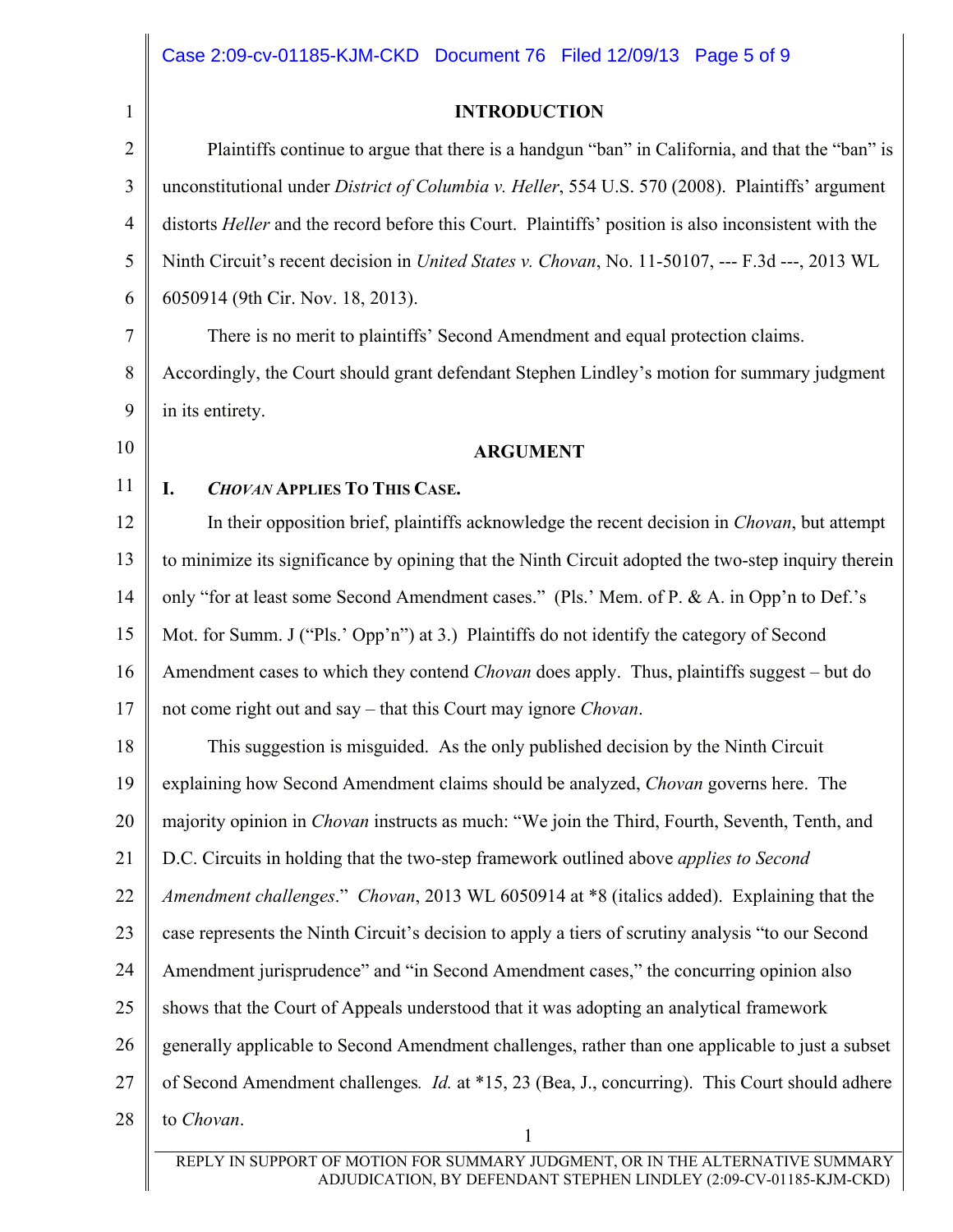1

## **II. THE UNSAFE HANDGUN ACT DOES NOT BURDEN THE SECOND AMENDMENT RIGHT, WHICH IS NOT UNLIMITED.**

2

4

5

6

7

8

9

11

3 10 According to plaintiffs, if this Court determines that the firearms at issue in this case are "the sorts of weapons" that were "in common use at the time," *Heller*, 554 U.S. at 627, then "the case ends." (Pls.' Opp'n at 12.) However, even if plaintiffs were able to show the guns they desire are in "common use" – which the record presented by plaintiffs does not show – they would not be entitled to judgment. This is because the Unsafe Handgun Act (UHA, or the Act) does not burden their Second Amendment rights. *See Chovan*, 2013 WL 6050914 at \*8 (first question is "whether the challenged law burdens conduct protected by the Second Amendment"). Regarding the so-called "common use" test upon which plaintiffs rely, *Heller* stated: "We also recognize another important limitation on the right to keep and carry arms. [*United States v.* 

12 13 14 15 *Miller*, 307 U.S. 174 (1939)] said, as we have explained, that the sorts of weapons protected were those 'in common use at the time.'" *Heller*, 554 U.S. at 627. Thus, the "common use" test is actually a *limitation* on the Second Amendment right. But it is not the only limitation, as the Supreme Court recognized. *Id*.

16 17 18 19 20 21 22 23 24 More specifically, *Heller* concerned "the possession of usable handguns in the home." 554 U.S. at 627. It did not recognize an unlimited right to buy or sell handguns. *See Teixeira v. County of Alameda*, No. C 12–03288 SI, 2013 WL 707043 at \*6 (N.D. Cal. 2013) ("right to sell or purchase guns" is "as yet articulated"); *see also Williams v. State*, 417 Md. 479, 10 A.3d 1167, 1169, 1177 (2011) (holding that statute prohibiting carrying handgun outside home without permit "is outside of the scope of the Second Amendment" and noting "[i]f the Supreme Court ... meant its holding to extend beyond home possession, it will need to say so more plainly"), *cert.*  denied, —— U.S. ——, 132 S. Ct. 93, 181 L.Ed.2d 22 (2011). The UHA concerns handgun sales, not possession.

25 26 27 28 າ Additionally, the Supreme Court included "laws imposing conditions and qualifications on the commercial sale of arms" in its list of "presumptively lawful regulatory measures." 554 U.S. at 626  $\&$  n.26. Plaintiffs acknowledge this limitation, but argue that it applies only to "those" conditions and qualifications that existed in 1791" – or perhaps, plaintiffs concede, 1868, the year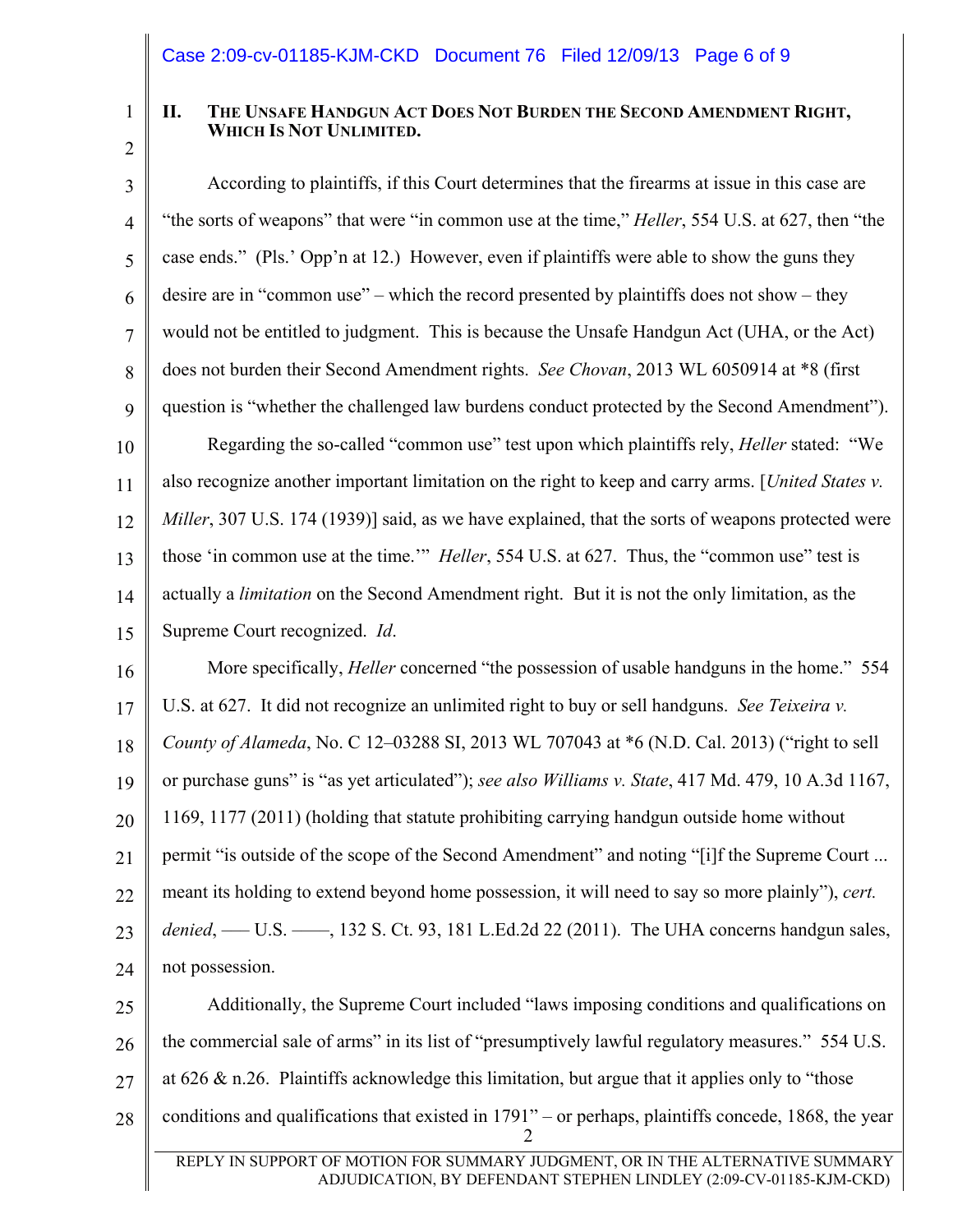## Case 2:09-cv-01185-KJM-CKD Document 76 Filed 12/09/13 Page 7 of 9

1 2 3 4 5 6 of the Fourteenth Amendment's ratification. (Pls.' Opp'n at  $7 \&$  fn. 3.) Either way, this argument is baseless. *See Heller*, 554 U.S. at 582 ("Some have made the argument, bordering on the frivolous, that only those arms in existence in the 18th century are protected by the Second Amendment."); *United States v. Marzzarella*, 614 F.3d 85, 93-94 (3d Cir. 2010) (rejecting argument that firearms without serial numbers are protected because "firearms in common use in 1791 did not possess serial numbers").

7 8 9 10 11 12 13 14 15 16 17 18 19 20 21 22 23 24 25 26 27 28 3 REPLY IN SUPPORT OF MOTION FOR SUMMARY JUDGMENT, OR IN THE ALTERNATIVE SUMMARY ADJUDICATION, BY DEFENDANT STEPHEN LINDLEY (2:09-CV-01185-KJM-CKD) Plaintiffs go on to broadly argue that "nothing in American history . . . remotely presaged California's Unsafe Handgun Act." (Pls.' Opp'n at 8.) This is irrelevant. It is also wrong. The legislative history submitted by plaintiffs shows that chamber load indicators date to the 1800's. (Doc. No. 61-9 filed Oct. 25, 2013 at 11 ("there have been patents on file in the United States for chamber load indicators for handguns since the late  $1800's$ ".)<sup>1</sup> Magazine disconnect devices have been around for more than a century. *See* Jonathan E. Lowy, *Litigating Against Gun Manufacturer*s, 36 Trial 43 (Nov. 2000) ("The feature was designed in 1910 because of the dangerous scenario – common even then – that occurs when someone removes a pistol's magazine and then assumes that the gun is unloaded, unaware of the live round in the chamber."); Vernick & Teret, *New Courtroom Strategies Regarding Firearms: Tort Litigation Against Firearm Manufacturers and Constitutional Challenges to Gun Laws*, 36 Hous. L. Rev. 1713, 1738 (1999) ("patents for magazine safeties were first issued around the turn of the twentieth century"). In general, devices to reduce firearm accidents have been around for generations. (*See* James T. Dixon, *On Lemon Squeezers and Locking Devices: Consumer Product Safety and Firearms, A Modest Proposal*, 47 Case W. Res. L. Rev. 979, 993 (1997) (stating that the idea of producing a child-proof firearm is over a century old as evidenced by the "lemon squeezer" gun). So have firearm serial numbers, which are analogous to microstamping. *Marzzarella*, 614 F.3d at 93 n.11 (use of serial numbers arose around 1866). Finally, and as Lindley has pointed out elsewhere, numerous varieties of handguns are widely possessed, bought and sold in California. Plaintiffs call this argument frivolous, citing the <u>1</u>  $<sup>1</sup>$  This citation is to the legislative history as it is labeled and numbered in the Court's</sup> CM/ECF system.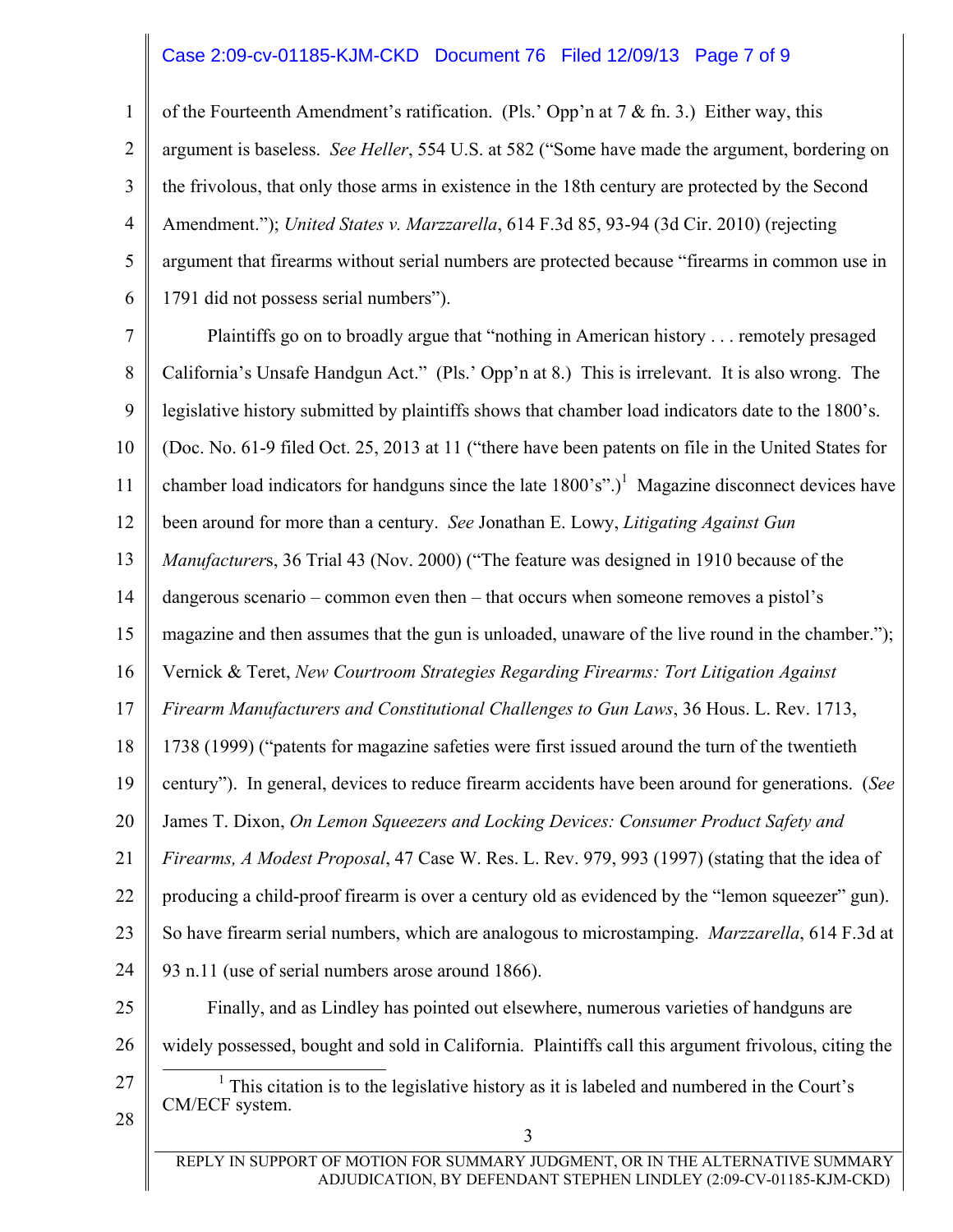## Case 2:09-cv-01185-KJM-CKD Document 76 Filed 12/09/13 Page 8 of 9

1 2 3 4 5 6 7 8 9 10 11 12 13 14 15 16 17 18 19 20 21 22 23 24 25 26 27 28 4 District of Columbia Circuit opinion in the *Heller* litigation, *Parker v. District of Columbia*, 478 F.3d 370, 376 (2007), *aff'd sub nom. District of Columbia v. Heller*, 554 U.S. 570 (2008). According to that panel opinion, "[o]nce it is determined – as we have done – that handguns are 'Arms' referred to in the Second Amendment, it is not open to the District to ban them." However, in contrast to the ordinance at issue in the *Heller* litigation, the UHA does not concern handguns categorically; it concerns handgun safety features. And in any event, the Act is hardly a "ban." It does not apply to all handguns, much less prohibit the possession and use of all handguns like the regulation in *Heller*. Moreover, in the post-*Heller* era, courts have in fact considered the available alternatives for acquiring firearms for self defense in assessing any burden imposed by a regulation. (*See* Opp'n to Pls.' Mot. for Summ. J. by Def. Stephen Lindley ("Lindley's Opp'n") at 6.) The UHA does not burden plaintiffs' Second Amendment rights. Accordingly, this Court should end its analysis at step one of the *Chovan* inquiry and grant Lindley's motion for summary judgment. **III. THE ACT WITHSTANDS CONSTITUTIONAL SCRUTINY** Even if the Court were to find that the UHA burdens Second Amendment rights and proceeds to step two of the *Chovan* inquiry, the UHA would withstand constitutional scrutiny. More specifically, the UHA survives the intermediate scrutiny standard applied in *Chovan*, even though the appropriate level of scrutiny for this case is likely less rigorous than the one used in *Chovan*. (*See* Lindley's Opp'n at 7-10.) Plaintiffs argue for the application of strict scrutiny. But plaintiffs have yet to cite a case requiring the application of strict scrutiny to a firearms regulation. Lindley has identified *one* such case. *See United States v. Engstrum*, 609 F. Supp. 2d 1227, 1231-32 (D. Utah 2009) (applying strict scrutiny to statute banning persons convicted of misdemeanor domestic violence from possessing firearms); *see also Kachalsky v. Cacace*, 817 F. Supp. 2d 235, 266 n.29 (S.D.N.Y. 2011) ("*Engstrum* appears to be the only case post-*Heller* to adopt a one-size-fits-all strict scrutiny approach").